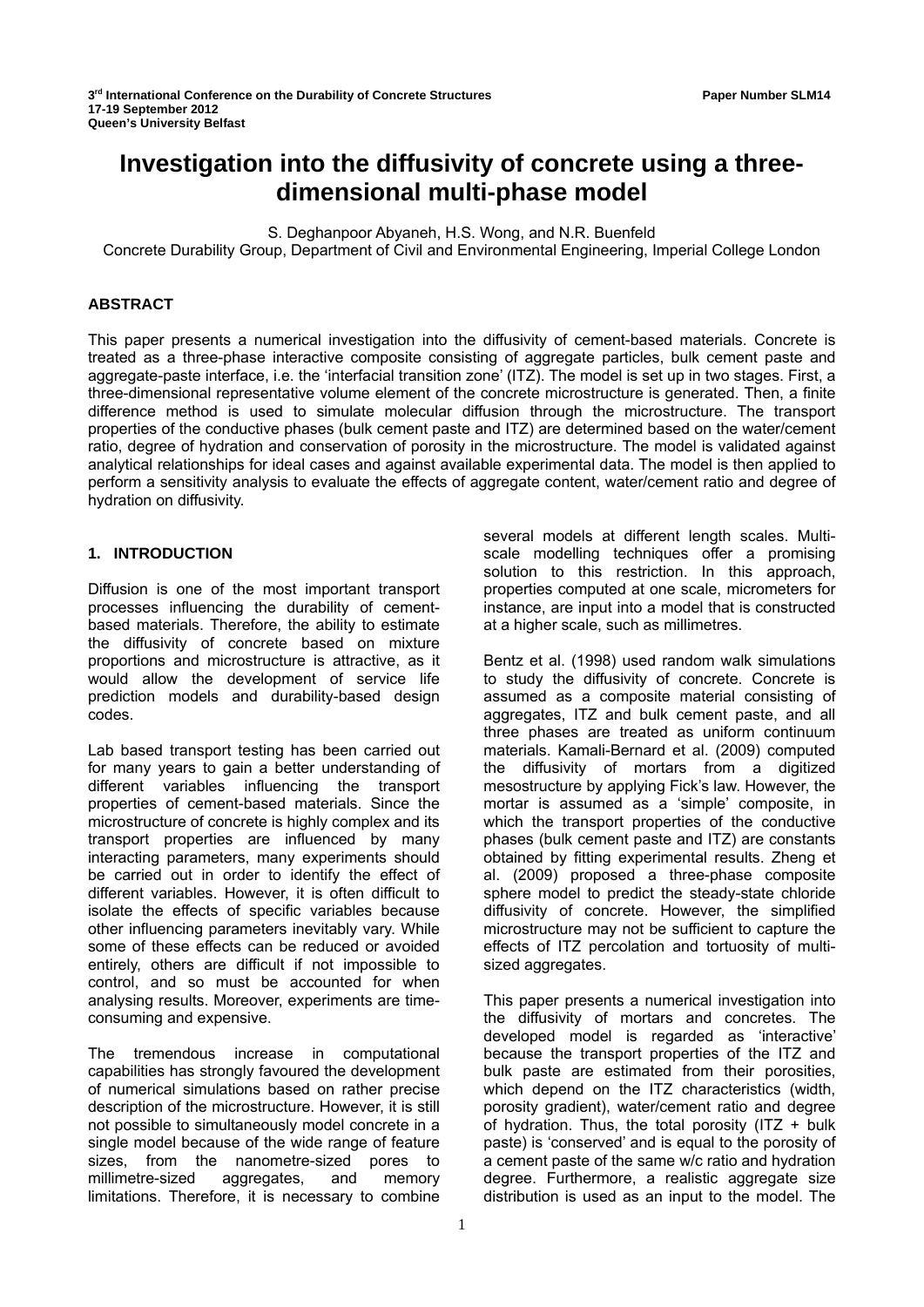main purpose of this work is to determine the main parameters influencing diffusivity. The model was validated against available theoretical and experimental results and was then applied to evaluate the effects of aggregate content, water/cement ratio and degree of hydration on diffusivity.

## **2. METHODOLOGY**

In order to model transport phenomena in any material, e.g. cement-based materials, one needs a structure as an input coupled with a transport algorithm. So, our method operates in two main steps. First, a three-dimensional voxelised mesostructure of concrete is generated. Concrete is treated as a three-phase composite material, consisting of aggregates, bulk cement paste and ITZ. The model can also include other phases such as air voids or cracks. Second, in order to simulate the diffusion process, a finite difference scheme is applied to the mesostructure. For simplicity, we will only consider the case of diffusion under saturated and steady-state conditions in this study, but we note that this is not a limitation of the method. In this study, saturated means that the total porosity is available for transport.

This approach has several advantages. Firstly, a rather precise description of the microstructure is used as an input. Secondly, as the input structure is voxelized, other transport properties such as pressure-induced flow and capillary absorption can also be simulated using the appropriate lattice methods. Thirdly, the model serves as a platform for using real images of microstructure as input. Finally, the finite difference technique requires much less memory compared to finite element methods. Thus investigation of higher discretization levels which can lead to better accuracy is possible.

## **3. DESCRIPTION OF THE MODEL 3.1. GENERATION OF NUMERICAL SAMPLE**

The number of aggregate particles in the mesostructure is first determined from grading curves. Each class of aggregates is replaced by identical digitized spheres of the required volume fraction. The aggregates are placed randomly (larger aggregates first) and they are not allowed to overlap. Periodic boundary conditions are applied on all sides of the computational cube to minimize size effects. Then the aggregates are coated with voxels representing the 'interfacial transition zone' (ITZ). A large number of voxels is probably required to realistically represent the ITZ, but this comes at the cost of higher memory and computational time requirements. This effect will be examined in the following sections and the necessary number of ITZ voxels will be determined. Figure 1 shows an example of a typical mesostructure for a mortar.



**Figure 1.** Typical mesostructure of mortar with spherical aggregates (5mm cube).

Representing aggregates as spherical particles is probably a gross simplification. However, reported results on the effect of aggregate shape on mass transport properties of cement-based materials appear to be ambiguous and are mostly conducted in two dimensions (Li et al., 2012; Zheng et al., 2012). The effect of this simplifying assumption can be readily examined using the proposed approach.

## **3.2 DIFFUSIVITY OF DIFFERENT PHASES**

Once the mesostructure is obtained, numerical techniques such as finite element and finite difference can be employed to characterise the bulk transport property. Prior to application of these numerical techniques, the transport property of each component in the mesostructure must be determined. In this study, we will only need to consider the transport properties of the aggregates, ITZ and bulk cement paste.

Aggregates are assumed impermeable and they are assigned "zero" as their transport property. However, the presence of aggregates perturbs the surrounding cement paste. This perturbed zone, known as the 'interfacial transition zone', shows different characteristics compared to the 'bulk' cement paste. Its origin lies in the inefficient packing of cement grains against the much larger aggregate, which leads to a higher effective w/c ratio and porosity at the ITZ compared to the 'bulk' paste. Because of the packing effect, more water is incorporated in the ITZ and the effective water to cement ratio of the "bulk" paste is reduced (Scrivener et al., 2004). During hydration, the porosity decreases throughout the cement paste, but remains higher in the ITZ.

Figure 2 shows the measured average porosity gradient near the aggregate surface for an OPC concrete with a water/cement ratio of 0.4 after 28 days curing, obtained from the work of Crumbie (1994). The porosity in ITZ,  $\phi(x)$  can be represented by an exponential function of distance from aggregate x:

$$
\phi(x) = \phi_{bcp} + 0.2 \exp(-0.07x) \tag{1}
$$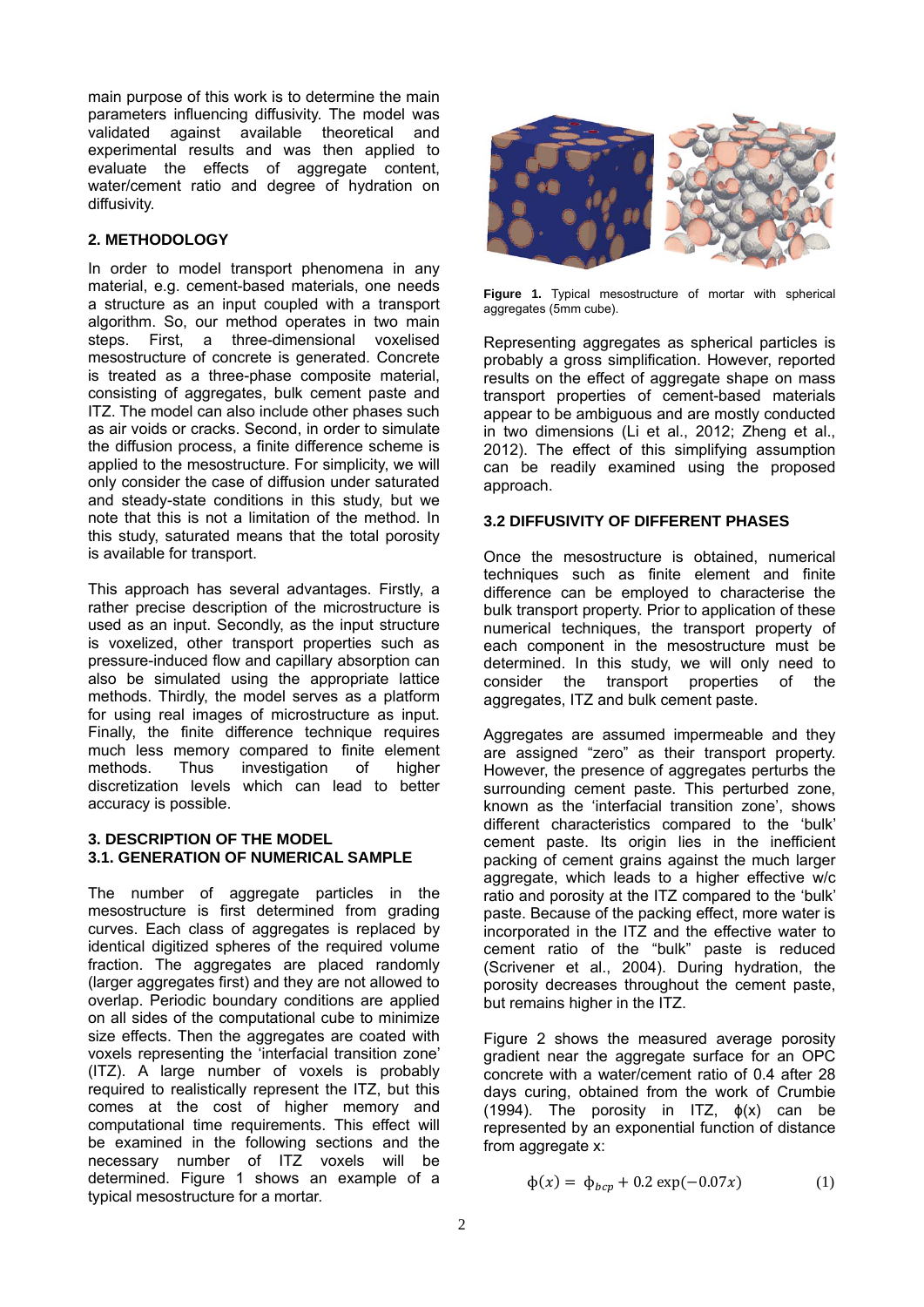where *ɸbcp* is the porosity of bulk cement paste. It is assumed that the shape of the curve is independent of w/c ratio and degree of hydration, and that the porosity gradient only shifts vertically when the w/c ratio or degree of hydration is varied (Bentz and Garboczi, 1991; Crumbie, 1994; Scrivener et al., 2004; Scrivener and Nemati, 1996). However, it should be noted that although the average ITZ porosity shows strong well-defined gradients, the local porosity, width and gradient are highly variable. The porosity gradient could also be influenced by the amount of calcium hydroxide precipitated on aggregate surfaces (Wong and Buenfeld, 2006). For the sake of simplicity, we will use the exponential function shown in Eq. 1 to represent the porosity gradient around every aggregate particle.



**Figure 2.** Average porosity in the ITZ as a function of the distance from the aggregate surface for an OPC concrete with w/c = 0.4 after 28 days (Crumbie, 1994)

The diffusivity of the bulk cement paste and ITZ are determined as follows:

(1) The total capillary porosity of cement paste is estimated from the w/c ratio and degree of hydration (*α*) based on the work of Powers and Brownyard (1947) as modified by Young and Hansen (1987):

$$
\Phi_{hcp} = 1 - \frac{1 + 1.31\alpha}{1 + 3.2\frac{w}{c}} \tag{2}
$$

(2) The ratio of porosity of ITZ over porosity of bulk cement paste is estimated using Eq. 1 for a particular ITZ gradient.

(3) The porosity of ITZ and bulk cement paste is then obtained from the equation of conservation of porosity:

$$
V_{bcp}\Phi_{bcp} + V_{ITZ}\Phi_{ITZ} = (V_{bcp} + V_{ITZ})\Phi_{hcp} \quad (3)
$$

where  $φ_{bcp}$  and  $φ_{ITZ}$  are the porosities of the bulk cement paste and ITZ respectively. *Vbcp* and *VITZ* are the volume fractions of the bulk cement paste and ITZ, which are obtained from the mesostructure.

(4) Once the ITZ porosity is known, the relative diffusivity, *D/D0*, as a function of distance from the aggregate surface, *x*, can be estimated using the following equation (Garboczi and Bentz, 1992):

$$
\frac{D}{D_0}(x) = 0.001 + 0.07\phi(x)^2 + 1.8H(\phi(x) - 0.18)
$$
  
× (φ(x) – 0.18)<sup>2</sup> (4)

where relative diffusivity is the ratio of diffusivity in the material of interest *D* to the free diffusivity, *D0*, *ɸ(x)* is the capillary porosity at a distance *x* from an agaregate surface, and *H* is the Heaviside function having a value of 1 when  $\phi > 0.18$  and a value of 0 otherwise. This equation comes from fitting the results of several cement pastes at different w/c ratios (0.4 to 0.6), and degrees of hydration (0.5 to 0.9). The constant term in this equation comes from the limiting value of diffusion through C-S-H gel pores, when the capillary porosity is zero, the *H* term represents diffusion through percolated capillary porosity, and the second term in the equation is a fitting term that connects the two limiting behaviors. Although Eq. 4 is not exact, it has been shown to give results accurate to at least a factor of two for absolute diffusivity, and better for relative diffusivity (Garboczi and Bentz, 1992).

(5) The diffusivity of bulk cement paste can also be obtained by Eq. 4 once the porosity of bulk cement paste is calculated.

(6) The ITZ can be divided into several layers where the diffusivity of each layer is obtained by averaging the local relative diffusivities in that layer.

Our approach captures the effect of porosity gradient in the ITZ, in contrast to random walk methods. However, it is computationally expensive since many voxels are required in order to realistically represent ITZ. So hereinafter, the diffusivities of voxels lying in the ITZ region are assumed to be the same. Other phases such as cracks and air voids can also be included in the mesostructure model if required. The transport characteristics of air voids can be assigned depending on whether the air voids act as conductors or insulators (Wong et al., 2011).

## **3.3 SIMULATION OF DIFFUSION PROCESS**

Diffusion through porous media is usually described by Fick's laws. Fick's first law relates the flux to concentration gradient through a constant which is the diffusion coefficient: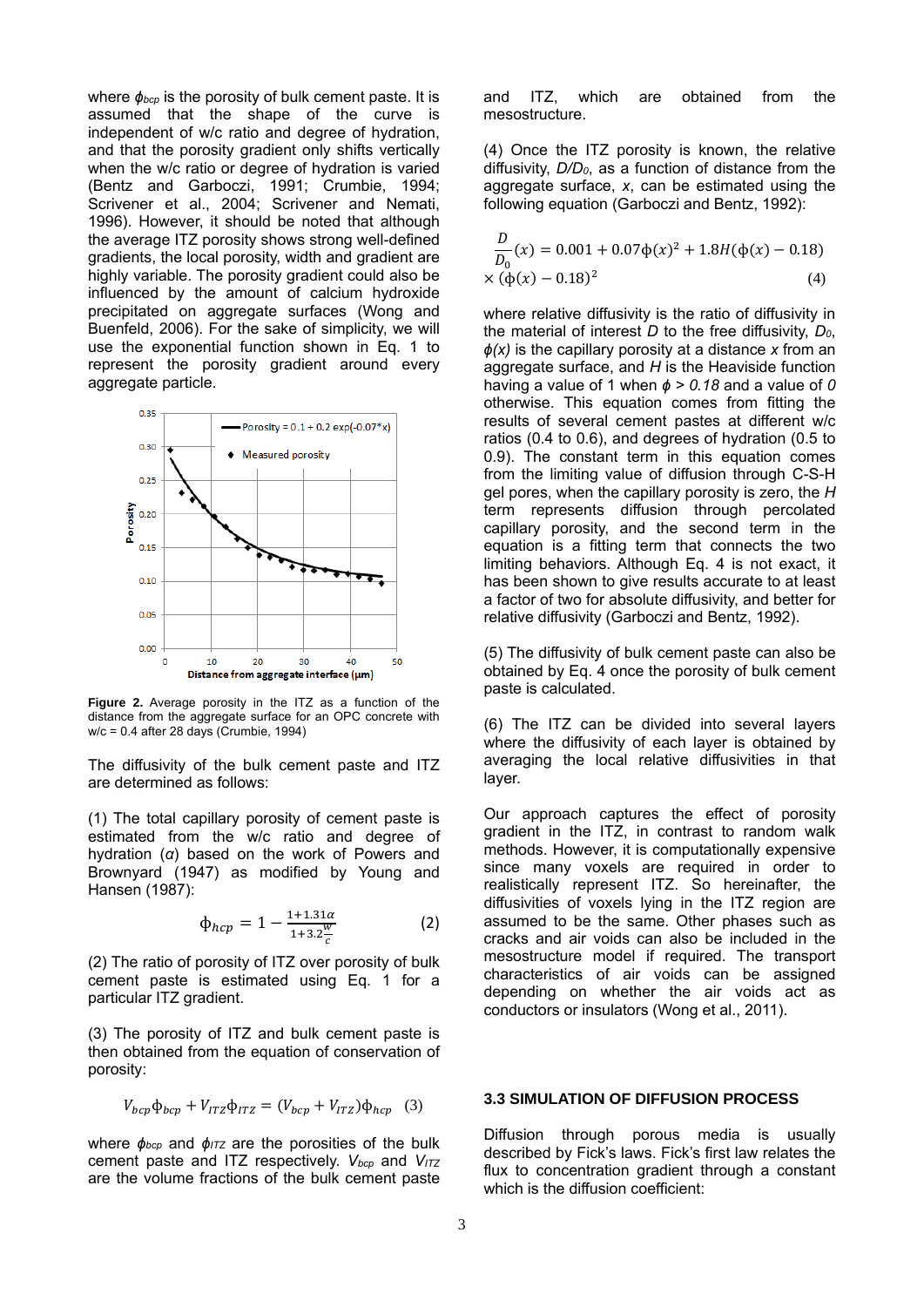$$
J = D \nabla C \tag{5}
$$

Coupling Fick's first law with mass conservation, Fick's second law is derived:

$$
\frac{\partial c}{\partial t} = \nabla (D \nabla C) \tag{6}
$$

When steady state is reached, the left hand side of the equation vanishes:

$$
\nabla(D\nabla C) = 0 \tag{7}
$$

Since the mesostructure is digitized into voxels, in order to get a finite difference form of Eq. 7, the partial derivatives of concentration should be expanded around the centers of the voxel of interest, voxel *i*, to obtain:

$$
C_i = \frac{\sum_j D_{ij} C_j}{\sum_j D_{ij}}\tag{8}
$$

where  $D_{ij}$  is the effective diffusion coefficient of the element relating the voxel *i* to voxel *j*. *j* represents the voxels neighboring voxel *i*. As the aggregates are assumed to be impermeable, Eq. 8 is written only for the nodes lying in the ITZ and bulk cement paste.

When two voxels share a face, see Fig. 3, and are of the same phase, the diffusivity of the element connecting them is the diffusivity of that particular phase. If the two face-sharing voxels are of different phases, the diffusivity of the element connecting them is approximated as a series combination of one half the diffusivity of each voxel. When two voxels share a vertex or an edge, no connection is assumed between them in the finite difference scheme. So in our model, flow is only possible through the nearest neighbor connections.

If one assumes ITZ as a single uniform layer, then three cases may occur for the elements relating voxels *i* and *j*. First, if *i* and *j* both represent bulk cement paste, diffusivity of bulk cement paste will be assigned to the element *ij*. Second, diffusivity of ITZ will be assigned to the element relating two voxels of ITZ. Third, if *i* and *j* represent ITZ and bulk cement paste or the inverse, the diffusivity of the element can be approximated using a series combination of one half of ITZ and one half of bulk cement paste:

$$
\frac{2}{D_{ITZ-bulk\, cement\,past}} = \frac{1}{D_{ITZ}} + \frac{1}{D_{bulk\, cement\,past}} \quad (9)
$$

If one assumes the ITZ as a series of layers each having its own porosity and transport property, then many more cases may occur for the elements relating voxels *i* and *j*. We would have one case for the bulk cement paste and others for the ITZ layers depending on the distance from the surface of aggregate. Similar rules should apply when determining the connectivity and diffusivity of the element relating voxels i and j as described earlier.



Fiaure 3. Schematic diagram showing the connectivity of elements in the voxelized mesostructure.

A constant boundary condition is applied for all the nodes on the inlet and outlet surfaces. For the outlet surface, zero concentration is imposed on all nodes. For the inlet surface, a constant concentration is applied. Eq. 8 will lead to a set of algebraic simultaneous equation which can be solved by an iterative algorithm such as the Gauss-Seidel method. Once the concentration in all the nodes is obtained, the diffusion coefficient (diffusivity) of the media can be calculated as

$$
D_e = \frac{QL}{A \Delta C} \tag{10}
$$

where *Q* is the summation of the flow in all elements which intersect the outlet surface, *A* is the cross section area and *L* is the length over which the concentration gradient is imposed.

#### **4. REPRESENTATIVE ELEMENTARY VOLUME**

Since the model uses a three-dimensional voxelized microstructure as input and applies finite difference to simulate diffusivity, it is therefore potentially subjected to effects of digital resolution, finite size error and statistical fluctuation. Obviously, one can decrease these effects respectively by increasing the resolution, sample size and averaging over a number of realisations. However, this increases the computational expense. Thus, it is important to determine the minimum requirements to obtain satisfactory results.

## **4.1 SIZE EFFECT AND STATISTICAL FLUCTUATION**

Statistical fluctuation errors are due to the random nature of the system, while finite size effect errors arise because the physical size of the model is usually small to speed up computation. In order to evaluate the effects of finite size and statistical fluctuation on the results, we simulated the diffusivity for different numerical sample sizes at several realisations. Figures 4 and 5 show the results.

The created mesostucture has a random structure because random numbers are used to determine where the aggregate particles are placed. Thus, there will be some differences between different realizations, as shown in Figures 4 and 5. It can also be observed that the precision of replicate simulations improves with increase in sample size.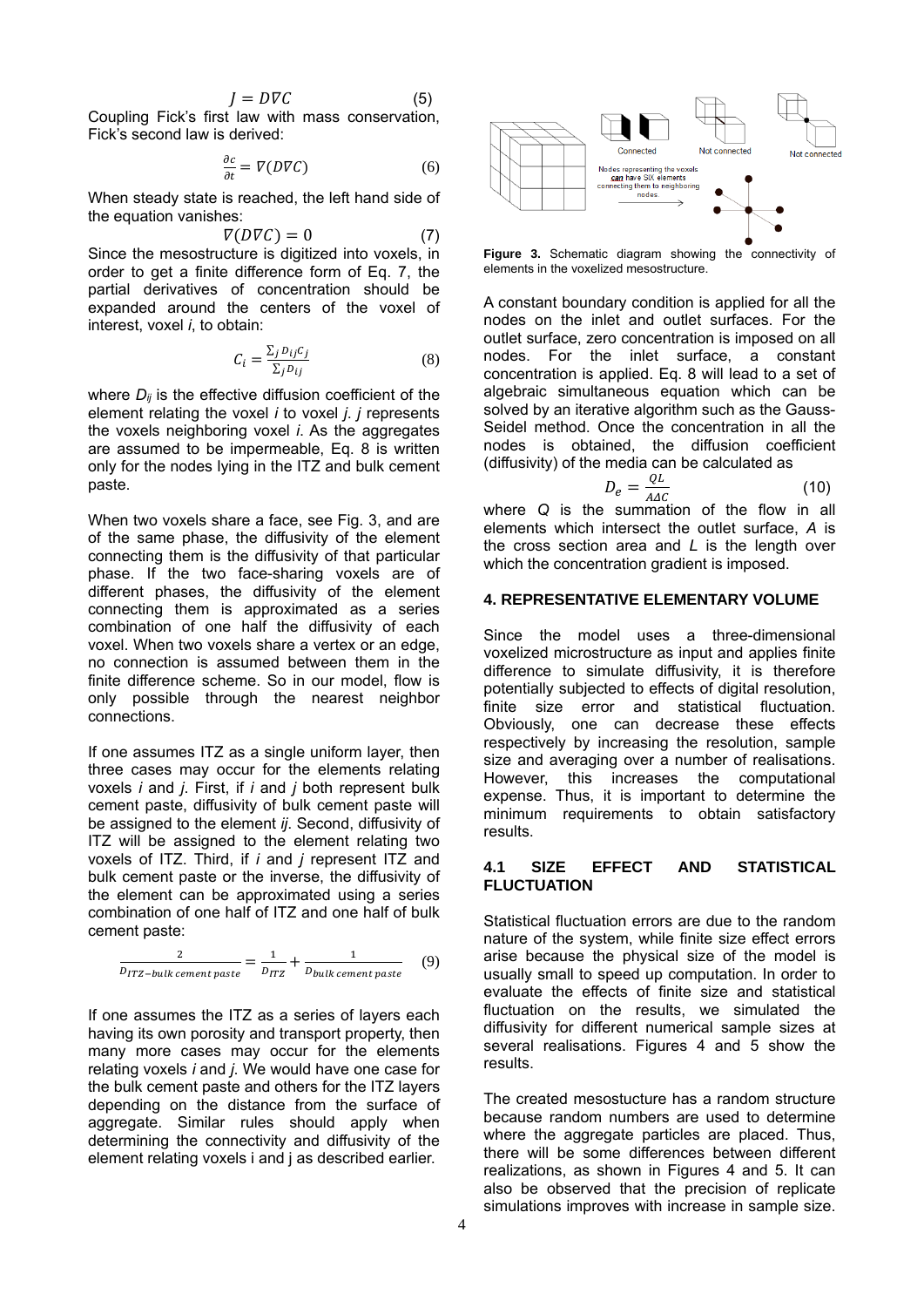However, the actual variability is very small (to the third decimal point). It should also be noted that the unit cells have periodic boundary conditions, which greatly reduce any surface effects. The results show that a model consisting of unit cells that are at least 2.5 times the maximum aggregate size is sufficiently large to be representative. In all the simulations hereinafter, this criterion will be satisfied.



**Figure 4.** Simulated diffusivity ratio  $D/D_{\text{hcp}}$  (No ITZ,  $V_a = 40\%$ , aggregate gradation =  $0.15 - 1$  mm, Fuller)



**Figure 5.** Simulated diffusivity ratio D/D<sub>hcp</sub> (ITZ width = 50 μm,  $w/c = 0.5$ , degree of hydration = 80%,  $V_a = 40\%$ , aggregate gradation =  $0.15 - 1$  mm, Fuller)

## **4.2 EFFECT OF RESOLUTION**

This model, similar to any other model that uses digitized microstructure as an input, idealises continuum shapes with a certain degree of resolution. The higher the resolution, the better the accuracy. However, the available computational resource imposes a practical limit on the resolution used for each simulation. Prior to using the model for investigation and prediction of transport properties, the effect of resolution should be examined.

#### **4.2.1 NECESSARY RESOLUTION TO CAPTURE THE EFFECT OF AGGREGATES**

The presence of impermeable aggregates in the cement paste matrix has two opposite effects on the transport properties. First, it reduces the transport property by decreasing the volume of cement paste (dilution) and increasing the conduction paths by redirecting conduction around aggregates (tortuosity). On the other hand, the formation of porous ITZ and its percolation may drastically increase transport properties.

In order for the model to capture the effects of dilution and tortuosity due to the presence of aggregates, the shape of aggregates should be represented as realistically as possible. To determine the necessary resolution for capturing the dilution and tortuosity, we computed the diffusivity of a mortar which has 50% sand volume fraction and aggregate size ranging from 0.15 to 2 mm (Fuller gradation). Table 1 shows the computed diffusivities at five different resolutions carried out at a fixed sample size of 5mm cube. In the first case, the smallest aggregate is represented by a sphere with a radius of 2 voxels. Spheres of radius 3, 4, 5 and 6 voxels are used in the other cases. It should be recalled that the presence of ITZ is ignored at this stage since we want to examine only the effect of dilution and tortuosity. It was observed that the final three attempts (R=4, R=5, R=6) lead to a similar result.

**Table 1.** Calculated diffusivity ratio of mortar with 50% sand volume fraction (R=2, R=3, R=4, R=5 and R=6 correspond to the average results obtained for five different resolutions)

|      |      |      | $R=2$ $R=3$ $R=4$ $R=5$ $R=6$ |      | <b>Analytical</b><br>result |
|------|------|------|-------------------------------|------|-----------------------------|
| 0.31 | 0.33 | 0.35 | 0.35                          | 0.35 | 0.35                        |

It is also interesting to compare the simulated values with available analytical results. According to the Bruggeman-Hanai law, the effective conductivity (diffusivity) of a media containing spherical non-conductive particles which are embedded in an otherwise homogeneous matrix can be calculated using Eq. 11.

$$
\frac{D}{Dt} = (1 - V_a)^{3/2} \tag{11}
$$

where *Va* is the volume fraction of spherical particles, *D'* is the conductivity (diffusivity) of homogeneous matrix and *D* is the effective conductivity (diffusivity). This formula is based on the assumption that the conductivity of the matrix is constant as non-conductive particles are added, therefore it captures the effects of dilution and tortuosity, and not the ITZ (Bruggeman, 1935; McLachlan et al., 1990). As shown in Table 1, an excellent agreement was observed between the simulated results (R=4, R=5, R=6) with this formula. Therefore, it can be concluded that the smallest spherical aggregate used in this model should at least have a radius of 4 voxels to capture the effects of dilution and tortuosity. Using this resolution, we calculated the diffusivity of mortars containing varying aggregate volume fraction (no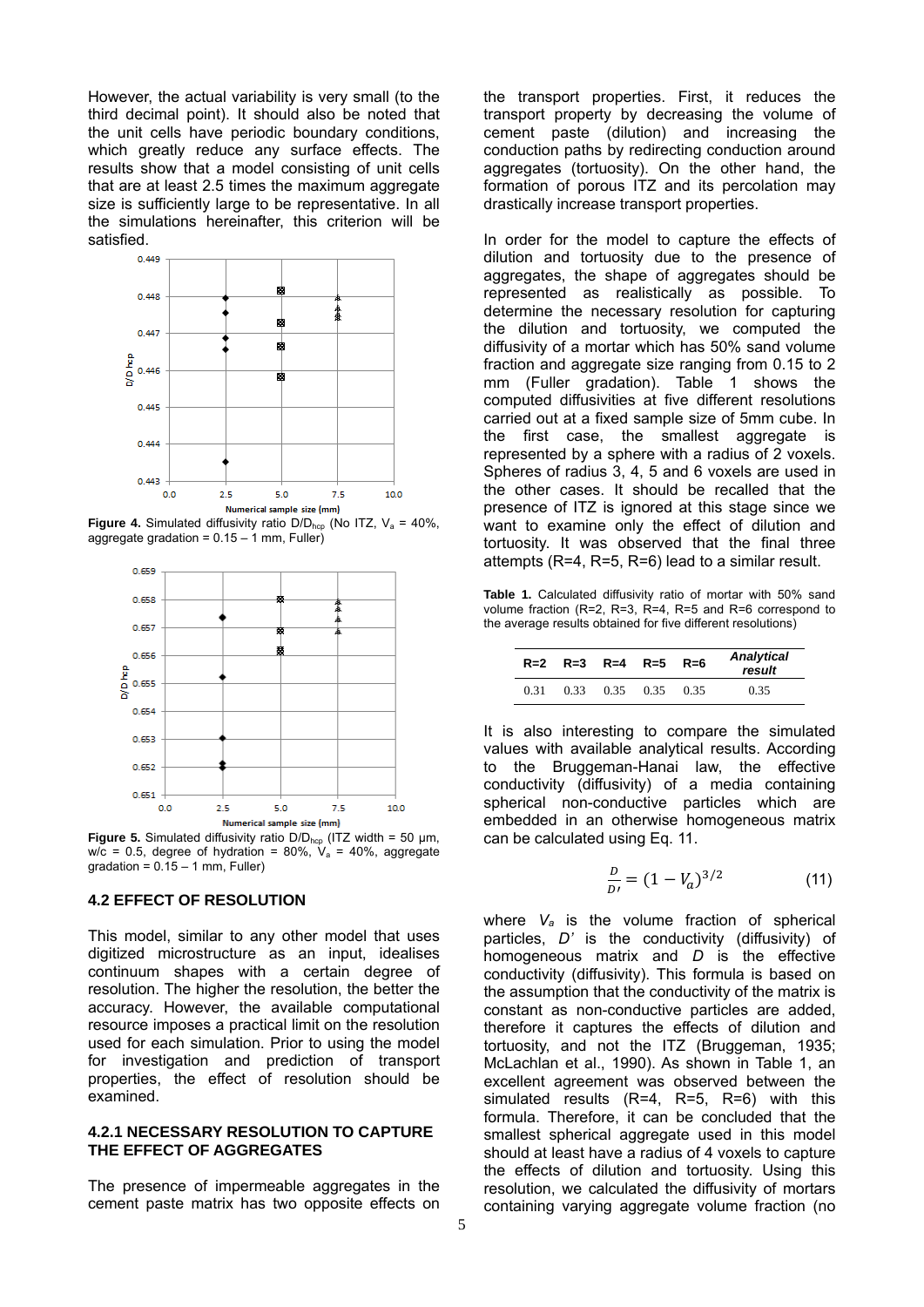ITZ). Figure 6 shows the simulated values plotted against aggregate volume fraction. Once again, a good agreement with the Bruggeman-Hanai law is observed.





## **4.2.2 NECESSARY RESOLUTION TO CAPTURE THE EFFECT OF ITZ**

Considering that the ITZ thickness is typically in the order of 25 to 50 μm, the voxel size should be at most equal to this value so that the effect of ITZ can be modelled. Increasing the number of voxels (by decreasing the voxel size) representing the ITZ could lead to better accuracy. Figure 7 shows the effect of number of ITZ voxels on the simulated diffusivity of a mortar. As expected, increasing the number of ITZ voxels increases the simulated transport property because the connectivity of the ITZ is better represented when smaller voxels are used. However, this comes at a cost of higher computational requirements. Our results show that using at least a two-voxel thick ITZ seems to be good compromise. This means that a 25 μm voxel would be necessary to represent a 50 μm thick ITZ.

Hereinafter, the size of voxel used to digitise our mesostructure will be selected based on the criteria that the radius of the smallest aggregate particle is at least 4 voxels and that the ITZ is at least 2 voxels thick. On a single 64-bit PC (3.4 GHz processor), the simulation time for the results shown here, is between 5 minutes and three hours depending on the size and volume fraction of aggregates. The highest memory consumption is less than 2 GB.



**Figure 7.** Effect of the number of voxels representing ITZ width on the calculated diffusivity ratio D/D<sub>hcp</sub> for various aggregate volume fractions  $V_a$  (ITZ width = 50 µm, w/c = 0.5, degree of hydration = 80%, aggregate gradation =  $0.15 - 2$  mm, Fuller).

## **5. RESULTS**

## **5.1 COMPARISON WITH EXPERIMENTAL DATA**

In this section, we compare the simulated diffusivities from the model with available experimental results. To carry out this comparison, the degree of hydration of the sample is required. Unfortunately, in most experimental studies, while the age of the sample at the time of testing is given, no information about the degree of hydration is provided.

The first set of experimental data to which the results of this model will be compared is from Wong et al. (2009). They measured the oxygen diffusivity of mortars containing 0-55% volume fraction of sand. The sand used was < 5 mm and complied with the BS 882 medium grading. Oxygen diffusivity was determined by exposing the opposite faces of the sample to a stream of oxygen and nitrogen at equal pressure. The oxygen concentration at steady state in the outflow stream was measured using a zirconia analyser to calculate diffusivity. The degree of hydration was also determined from the non-evaporable water content measured by loss-on-ignition of the cement paste. Figure 8 compares the numerical simulations with experimental results for mortars at w/c ratio 0.3 that were sealed cured for 3 days prior to testing. Note that the actual aggregate size distribution from Wong et al. (2009) was used as input to the model. The measured degree of hydration for the 0.3 w/c ratio pastes cured for 3 days were 0.56. Generally, a good agreement is observed.

The second set of data from Delagrave et al. (Delagrave et al., 1997), consists of mortars made at 0.45 w/c ratio containing 0.15–0.6 mm crushed siliceous sand at 0%, 30% and 50% volume fractions. 15 mm thick samples were cured in saturated lime solution for 3 months and then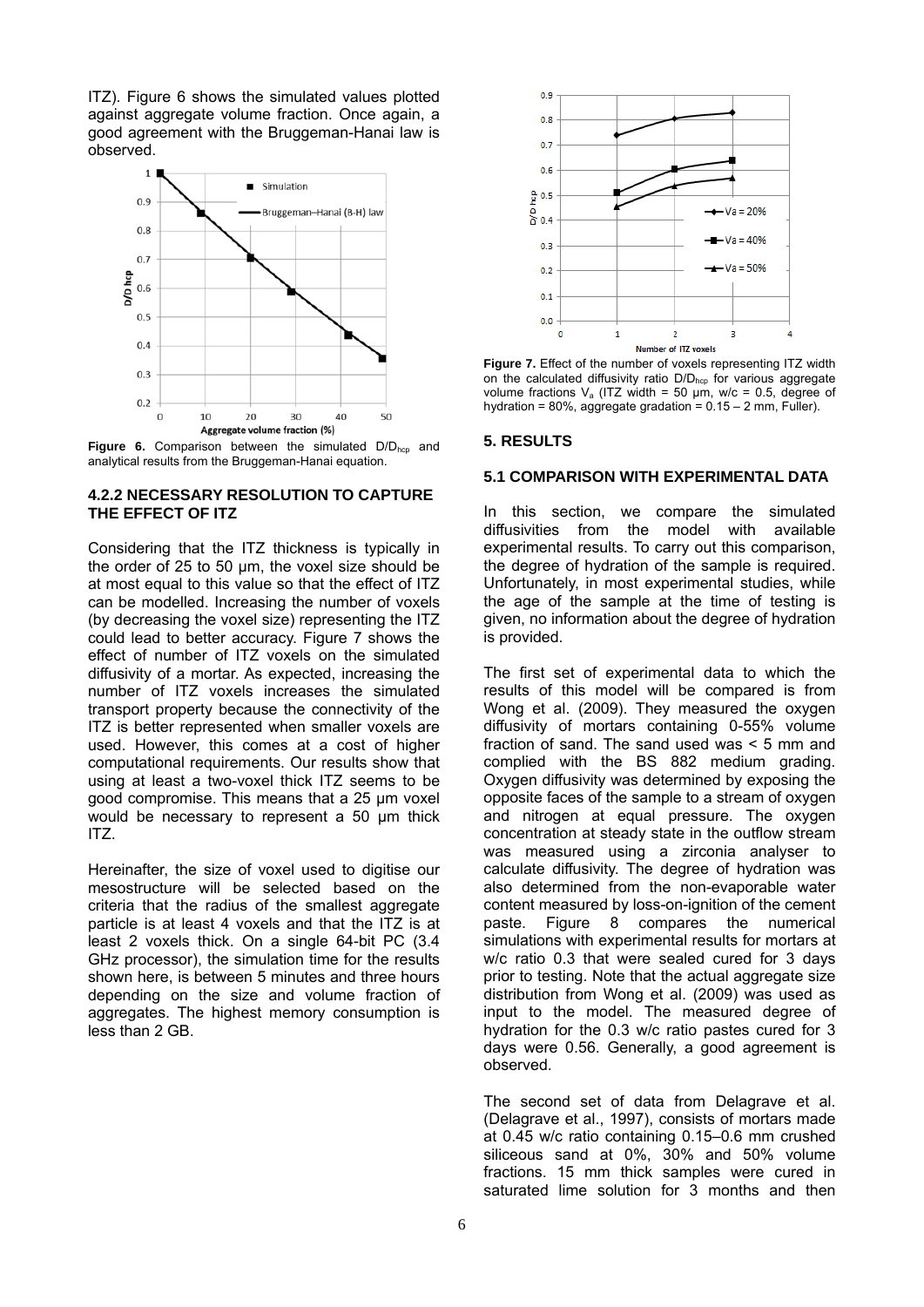vacuum saturated in deionised water and tested using a migration cell technique similar to the one described by Buenfeld and El-Belbol (Buenfeld and El-Belbol, 1991). The upstream compartment of the migration cell was filled with a 0.5 M NaCl in 0.3 M NaOH solution, and a 10 V potential was applied across the cell. The chloride concentration in the downstream compartment was monitored for 3 weeks and the migration coefficient was obtained from the steady-state regime according to the Nernst–Plank equation.



**Figure 8.** Comparison between numerical simulations with experimental results of Wong et al. (Wong et al., 2009).



**Figure 9.** Comparison between the numerical simulations and experimental results of Delagrave et al. (1997).

In order to compare the experimental results with the numerical simulation, an estimate of the degree of hydration of the mortars tested by Delagrave et al. (1997) is required. A value of 0.84 will be assumed, consistent with the value used by Bentz et al. (2000) and Kamali-Bernard et al. (2009). Figure 9 compares our numerical simulations with the experimental results, which are plotted against aggregate volume fraction. Note that the actual aggregate size distribution from the original reference was used as input to our model. The simulations were carried out at ITZ widths of  $25\mu$ m and 50um.

#### **5.2 SENSITIVITY ANALYSIS**

A sensitivity analysis was performed using the proposed model to examine the relative influence of water cement ratio, degree of hydration and aggregate volume fraction on diffusivity. Our results are in general agreement with the findings of Zheng et al. (2009).

#### **5.2.1 WATER TO CEMENT RATIO**

Figure 10 shows the effect of water to cement ratio on the simulated diffusivity of mortar. As expected, the diffusivity reduces substantially with the decrease in water to cement ratio. The diffusivity also reduces significantly with the increase in aggregate content. The diffusivity decreases despite the fact the ITZ is percolated at high aggregate volume fractions.



**Figure 10.** Effect of water to cement ratio on the simulated D/D<sub>0</sub> (ITZ width = 50  $\mu$ m, degree of hydration = 80%, aggregate gradation =  $0.15 - 2$  mm, Fuller).

#### **5.2.2 DEGREE OF HYDRATION**

Fig. 11 shows the effect of degree of hydration on the simulated diffusivity of mortar. For samples with equal water to cement ratio and aggregate content, diffusivity decreases with the increase in degree of hydration (increase in curing age). The diffusivity also reduces significantly with the increase in aggregate content and no ITZ percolation threshold was observed.



**Figure 11.** Effect of degree of hydration on the simulated D/D<sub>o</sub> (ITZ width = 50  $\mu$ m, w/c = 0.5, aggregate gradation = 0.15 - 2 mm, Fuller).